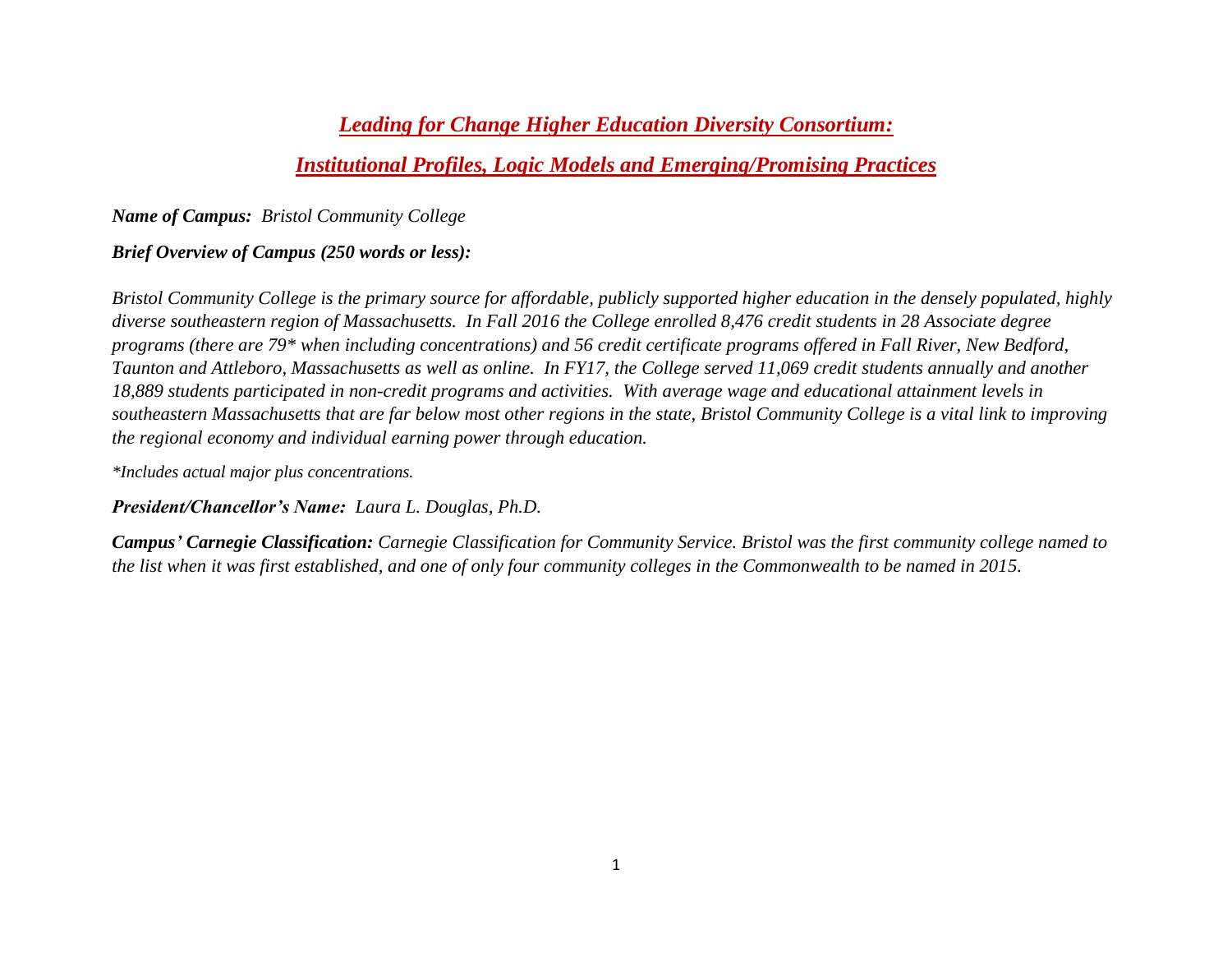### *Number of Students Served Fall 2016*

|                                           | <b>Undergraduate Students</b> |  |  |  |  |  |
|-------------------------------------------|-------------------------------|--|--|--|--|--|
| <b>Attendance Status</b>                  |                               |  |  |  |  |  |
| Part-time Students                        | 4,472                         |  |  |  |  |  |
| <b>Full-time Students</b>                 | 4,004                         |  |  |  |  |  |
| <b>Full-Time Equivalent</b>               | 5,559                         |  |  |  |  |  |
| <b>Race/Ethnicity of Students</b>         |                               |  |  |  |  |  |
| Hispanic/Latino                           | 794                           |  |  |  |  |  |
| American Indian/Alaska Native             | 23                            |  |  |  |  |  |
| Asian                                     | 165                           |  |  |  |  |  |
| <b>Black or African American</b>          | 432                           |  |  |  |  |  |
| Cape Verdean                              | 312                           |  |  |  |  |  |
| Native Hawaiian or Other Pacific Islander | 3                             |  |  |  |  |  |
| Two or More Races                         | 466                           |  |  |  |  |  |
| Race or Ethnicity Unknown                 | 293                           |  |  |  |  |  |
| International*                            | 9                             |  |  |  |  |  |
| White                                     | 5,979                         |  |  |  |  |  |
| <b>Gender of Students</b>                 |                               |  |  |  |  |  |
| Female                                    | 5,276                         |  |  |  |  |  |
| Male                                      | 3,200                         |  |  |  |  |  |
| Other (Please Specify):                   | N/A                           |  |  |  |  |  |
| <b>Overall Headcount</b>                  | 8,476                         |  |  |  |  |  |

*\*IPEDS category non-resident alien. Leading for Change prefers inclusive terminology for US visa holders.*

#### *Name, Role and Contact Information for Campus Consortium Team Leader:*

*Robert Delaleu, Acting Director, Multicultural Student Center, 774-357-4056 Engin Atasay, Assistant Professor of Education, 774-357-2573 Shaylene DePina, Administrative Secretary, LASH Center for Teaching and Learning, 774-357-2117*

#### *Name and Contact Information for Institutional Research Director:*

*Angelina O'Brien, Director, Institutional Research, Planning, & Assessment, 774-357-2019*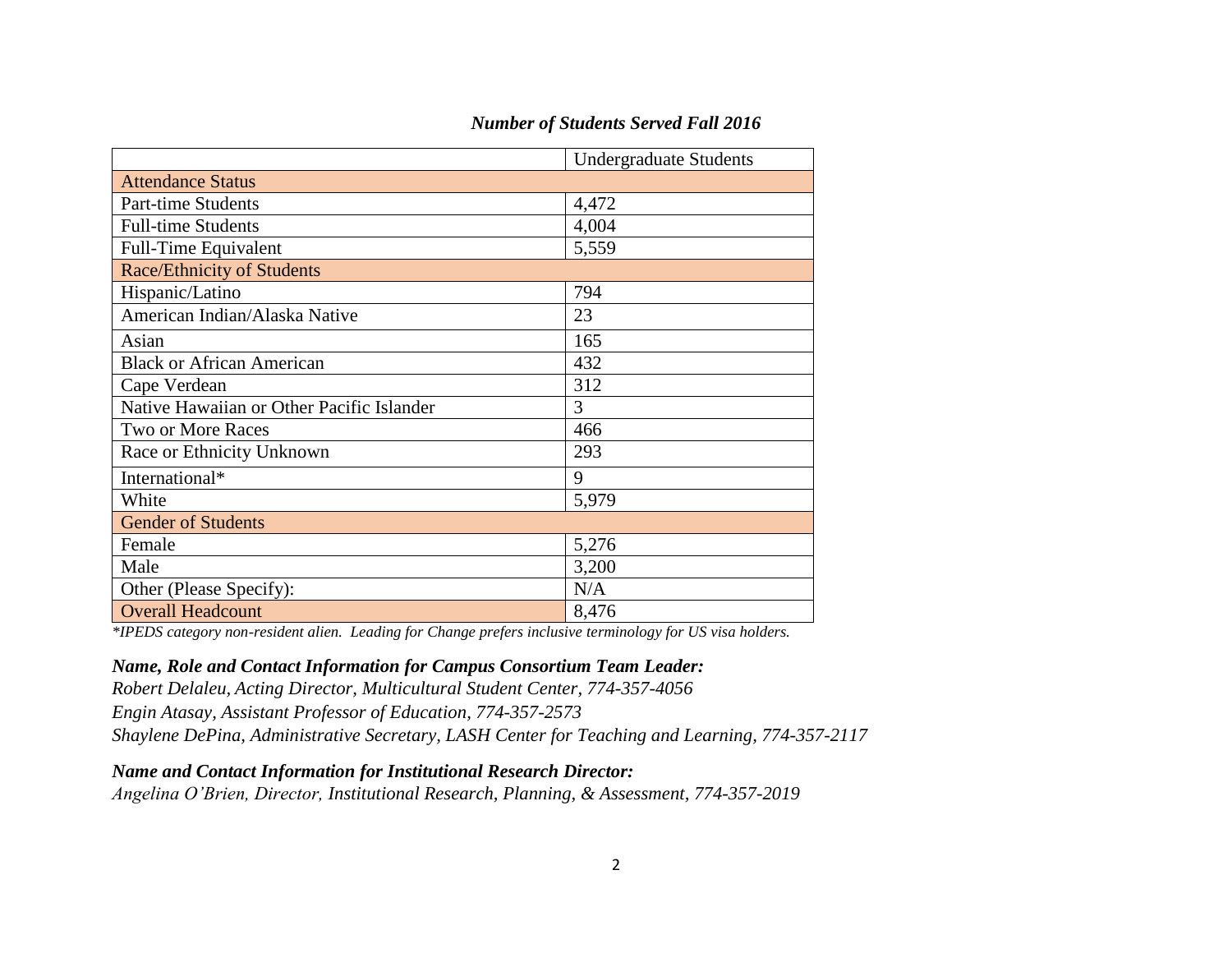| For Whom/Target<br>Groups for the<br><b>Initiative</b> | <b>Assumptions</b><br><b>Guiding the Work</b>                                 | <b>Strategies/Activities Needed to</b><br><b>Achieve Desired Outcomes</b>                                                                                                                                                                                                      | <b>Outcomes/Reasonably</b><br>measurable year-by-<br>year changes in<br>policies, practices or<br>$target$ group $-$<br>Reference<br><b>Consortium</b><br><b>Benchmarks When</b><br><b>Appropriate</b> | <b>Measures of</b><br><b>Success/Information</b><br>needed to show whether<br>outcomes have been<br>achieved and initiative<br>is successful --<br><b>Reference Consortium</b><br><b>Benchmarks When</b><br><b>Appropriate</b> | Long-term Impacts/<br><b>Ultimate or Long-term</b><br><b>Outcomes for the</b><br>Initiative - Reference<br><b>Consortium Benchmarks</b><br><b>When Appropriate</b> |
|--------------------------------------------------------|-------------------------------------------------------------------------------|--------------------------------------------------------------------------------------------------------------------------------------------------------------------------------------------------------------------------------------------------------------------------------|--------------------------------------------------------------------------------------------------------------------------------------------------------------------------------------------------------|--------------------------------------------------------------------------------------------------------------------------------------------------------------------------------------------------------------------------------|--------------------------------------------------------------------------------------------------------------------------------------------------------------------|
| Male Students of<br>Color                              | Need to increase<br>enrollment and<br>improve retention<br>of this population | <b>Targeted Orientation</b><br>(expand to FR and NB<br>campuses)<br>CSS101 for Students of<br>$\overline{\phantom{a}}$<br>Color (expand to FR<br>and NB campuses)<br>Drop-in sessions at<br>$\overline{\phantom{a}}$<br><b>Multicultural Center</b><br><b>Community Events</b> | Improved<br>$\overline{\phantom{a}}$<br>retention and<br>graduation rates<br>for males of<br>color                                                                                                     | Reduced retention<br>and graduation<br>achievement gaps<br>for males of color                                                                                                                                                  | Eliminated<br>$\overline{\phantom{a}}$<br>achievement gaps<br>for males of color                                                                                   |
| <b>LGBTA Students</b>                                  | Need to improve<br>campus awareness<br>and climate                            | Develop a social learning<br>$\overline{\phantom{a}}$<br>environment around<br>LGBTA topics<br>Improve data collection<br>$\overline{a}$<br>and assessment of this<br>student population<br>Create safe zones and<br>$\overline{\phantom{a}}$<br>identify allies               | Need to collect<br>$\blacksquare$<br>student<br>identifying<br>information<br>before we can<br>use benchmarks                                                                                          | Develop a strategy<br>$\overline{a}$<br>to consistently<br>collect LGBTA<br>student data                                                                                                                                       | $\Box$<br>Develop an<br>assessment plan to<br>monitor success<br>rates for LGBTA<br>students                                                                       |
| American Indian<br>and Asian<br><b>Students</b>        | Need to increase<br>enrollment and<br>recruitment                             | Develop recruitment<br>$\overline{\phantom{a}}$<br>strategies<br>Examine local<br>$\overline{\phantom{a}}$<br>demographics and<br>enrollment trends at other<br>colleges                                                                                                       | Increased<br>$\blacksquare$<br>enrollment of<br>American Indian<br>and Asian<br>students                                                                                                               | Continually<br>$\overline{a}$<br>working with<br>admissions to<br>assess recruitment<br>strategies                                                                                                                             | Growing<br>$\frac{1}{2}$<br>enrollment of<br>American Indian<br>and Asian students                                                                                 |

# *Institutional Logic Model Focused on Data-Driven Practices for Equity and Excellence*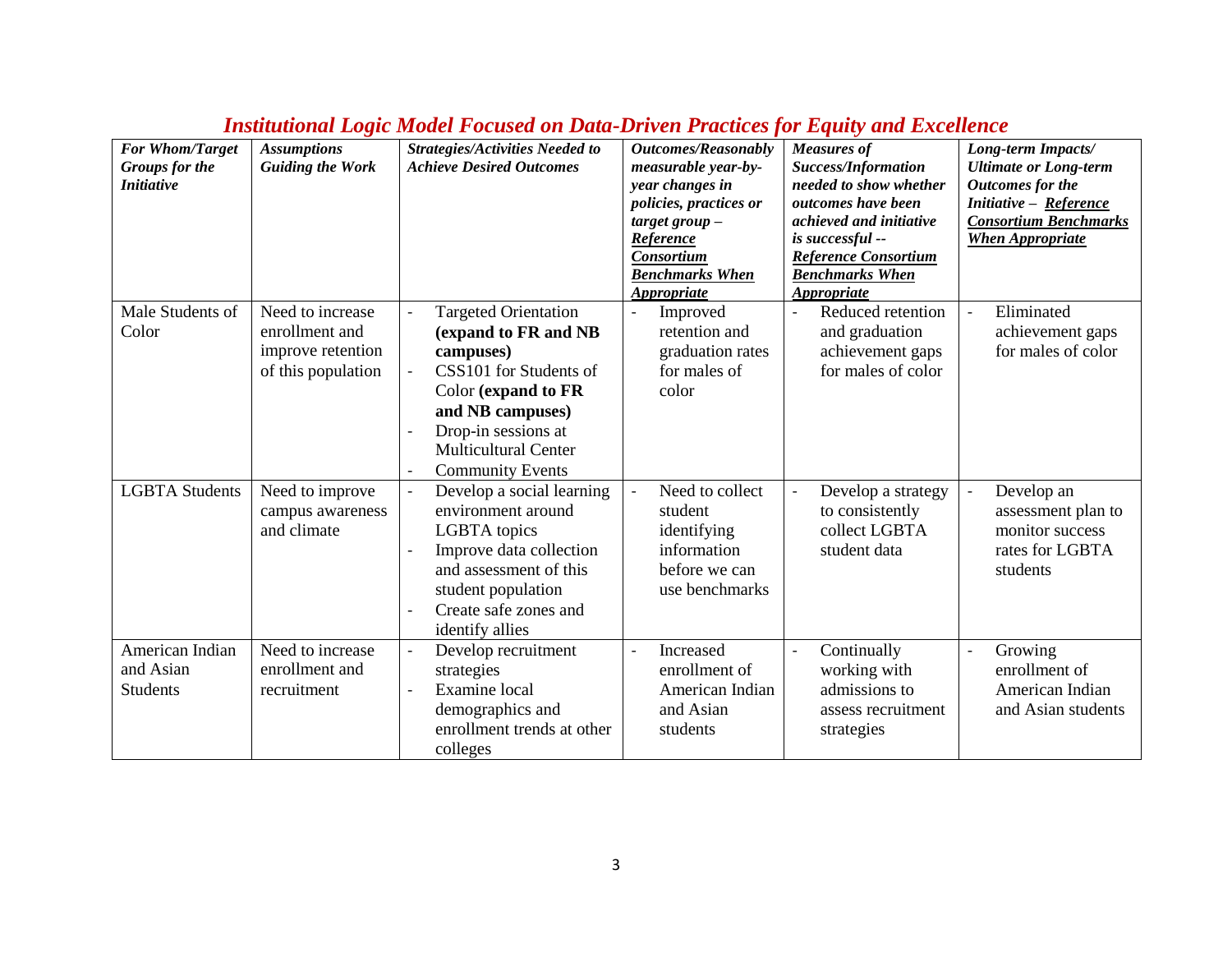# *Institutional Logic Model Focused on Data-Driven Practices for Equity and Excellence*

| For Whom/Target<br>Groups for the<br><i>Initiative</i> | <b>Assumptions</b><br><b>Guiding the Work</b>                                                                                          | <b>Strategies/Activities Needed to</b><br><b>Achieve Desired Outcomes</b>                                                                                                     | Outcomes/Reasonably<br>measurable year-by-<br>year changes in<br>policies, practices or<br>$target$ group $-$<br>Reference Consortium<br><b>Benchmarks When</b><br><i><b>Appropriate</b></i> | <b>Measures of</b><br>Success/Information<br>needed to show whether<br><i>outcomes have been</i><br>achieved and initiative<br>is successful --<br><b>Reference Consortium</b><br><b>Benchmarks When</b><br><b>Appropriate</b> | Long-term Impacts/<br><b>Ultimate or Long-term</b><br><b>Outcomes</b> for the<br>Initiative - Reference<br><b>Consortium Benchmarks</b><br><b>When Appropriate</b> |
|--------------------------------------------------------|----------------------------------------------------------------------------------------------------------------------------------------|-------------------------------------------------------------------------------------------------------------------------------------------------------------------------------|----------------------------------------------------------------------------------------------------------------------------------------------------------------------------------------------|--------------------------------------------------------------------------------------------------------------------------------------------------------------------------------------------------------------------------------|--------------------------------------------------------------------------------------------------------------------------------------------------------------------|
| Pre-college<br>student<br>population                   | Diverse youth<br>attend BCC's pre-<br>college programs<br>and could be<br>recruited to attend<br>college as new<br><b>BCC</b> students | Develop recruitment<br>strategies to increase<br>enrollment from pre-<br>college programs                                                                                     | Increased<br>$\blacksquare$<br>enrollment of<br>students from<br>pre-college<br>programs                                                                                                     | Continually<br>working with<br>admissions to<br>assess recruitment<br>strategies                                                                                                                                               | Growing<br>$\qquad \qquad \blacksquare$<br>enrollment of<br>students from pre-<br>college programs                                                                 |
| Underrepresented<br>students in health<br>programs     | Increase<br>enrollment of<br>underrepresented<br>students in BCC's<br>health programs                                                  | Through a HESA grant,<br><b>BCC</b> will work with<br><b>UMass Dartmouth to</b><br>recruit and support<br>underrepresented<br>students who enroll in<br>BCC's health programs | Increased<br>enrollment of<br>underrepresented<br>students                                                                                                                                   | Increased success<br>rates for<br>underrepresented<br>students                                                                                                                                                                 | Decreased<br>$\overline{\phantom{a}}$<br>achievement gaps<br>for<br>underrepresented<br>students                                                                   |
| College<br>Leadership                                  | All BCC leaders<br>will receive<br>training regarding<br>diverse issues and<br>topics                                                  | Vice President of Human<br>Resources will discuss<br>with President's Council                                                                                                 | New policy is<br>developed<br>regarding<br>required<br>diversity training<br>for leadership                                                                                                  | All BCC leaders<br>receive training<br>over the first year<br>of the policy                                                                                                                                                    | Diversity training is<br>$\qquad \qquad -$<br>mandatory for all<br>employees                                                                                       |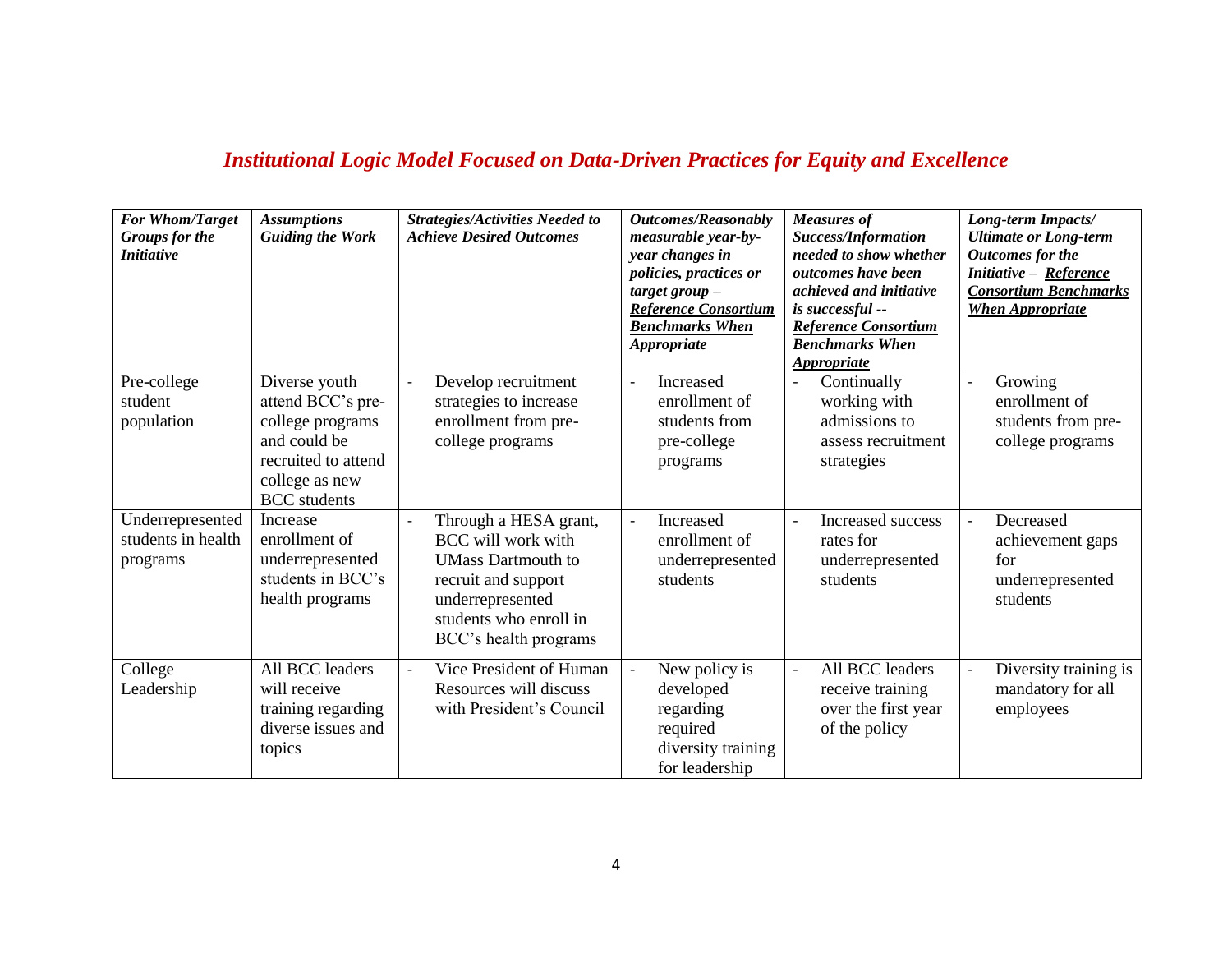# *Institutional Emerging/Promising Practices*

*The Leading for Change Higher Education Diversity Consortium defines an emerging/promising practice as one which campus data either suggests or demonstrates being supportive of the success of campus students or employees from under-represented groups.* 

### *Please share details on three emerging promising practices at your institution (one per sheet).*

- *1) Name of Initiative:* Diversity, Social Justice, and Inclusion Trainings
- *2) Who the Initiative Is Designed to Support:* BCC faculty, staff, and students from underrepresented groups and their allies
- *3) Description of Strategies/Activities Employed:* Annual diversity and inclusion training series with focuses on chosen cultural components (sex/gender, race/ethnicity, etc.). Each series is comprised of 2-3 individual sessions concentrating on how the topic relates to power and privilege, microagressions, and/or intersectionality. These series' are facilitated by a pair or team of internal and external experts, are interactive, and open to all faculty and staff of the College. While these have traditionally taken place on an annual basis, we are moving to scale up and increase the number and diversity of participants in each event by expanding the number of trainings each year, working with our new College President to encourage attendance, and emphasizing the importance of the training.
- **4)** *Data on Effectiveness of Initiative:* This annual initiative has been ongoing for the past 4 years and has been moderately effective thus far with an average of about 49% of attendees coming in with "little" or "some" familiarity and 100% of participants leaving with "some" or "clear" understanding upon completion of the training. While this feedback is promising, the numbers and diversity of those in attendance have been less than desirable with our training series' averaging 14-19 participants each, most of whom are primarily based on our Fall River campus. We hope that the expansion of the number of training offerings, incorporating trainings into other major events (such as Professional Day), and the backing of our new president will dramatically increase our reach across the College over the next year.
- *5) Contact Person Who Can Share More About This Promising Practice:* Suzanne Buglione, Dean, Lash Division for Teaching and Learning